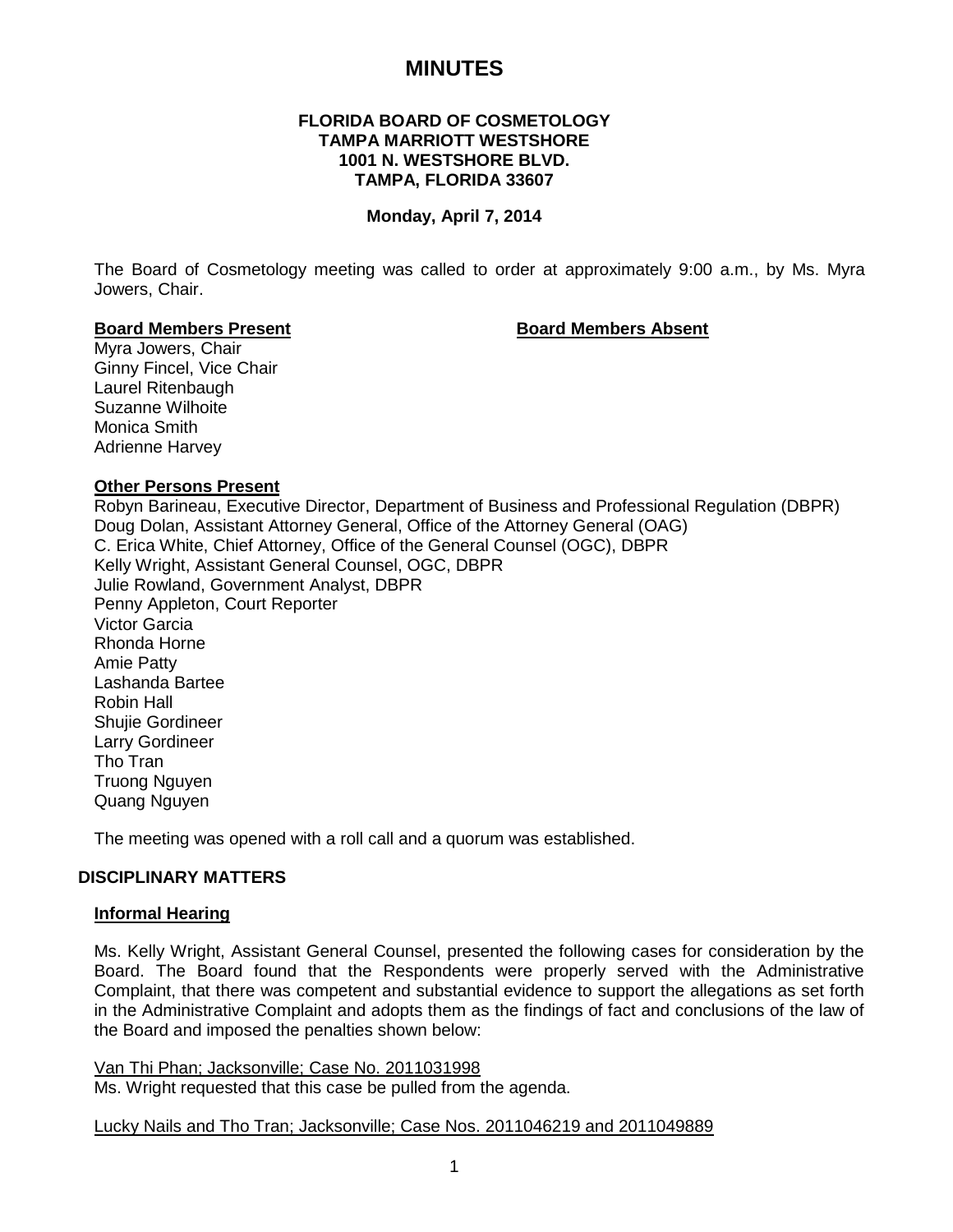Mr. Tho Tran was present for the meeting and was sworn in by Ms. Penny Appleton, Court Reporter. Ms. Suzanne Wilhoite moved that the Board impose a fine of \$500 and costs of \$388.46, to be paid over a period of six months, with the first payment of \$388.46 due within 30 days of the final order and five monthly payments of \$100 each, plus six months stayed suspension against cosmetology salon license CE9973986 and full specialist license FS860234. In the event the Respondents fail to comply with the terms of the final order, the stay shall be lifted and the cosmetology salon license and full specialist license will be suspended. Ms. Laurel Ritenbaugh seconded the motion and the motion passed unanimously.

## Alejandro Gomez; Coral Gables; Case No. 2012037890

The Respondent was not present for the meeting. Vice Chair Ginny Fincel moved that the Board impose a fine of \$500 and costs of \$140.82, plus revocation of cosmetology license CL220948. Ms. Adrienne Harvey seconded the motion and the motion passed unanimously.

## Upscale Designs for Hair; Plantation; Case No. 2013015471

Ms. Lashanda Bartee was present for the meeting and was sworn in by the Court Reporter. Ms. Smith moved that the Board impose a fine of \$1,050 and costs of \$512.14, to be paid over a period of six months, with the first payment of \$512.14 due within 30 days of the final order and five monthly payments of \$210 each, plus six months stayed suspension against cosmetology salon license CE9971992. In the event the Respondent fails to comply with the terms of the final order, the stay shall be lifted and the cosmetology salon license will be suspended. Ms. Wilhoite seconded the motion and the motion passed unanimously.

## Red Nails and Truong Dang Nguyen; Dunedin; Case Nos. 2013032420 and 2012038248

Mr. Truong Nguyen and Ms. Tina Ngo, translator, were present for the meeting and were sworn in by the Court Reporter. Ms. Wilhoite moved that the Board impose a fine of \$500 and costs of \$339.88, to be paid over a period of six months, with the first payment of \$339.88 due within 30 days of the final order and five monthly payments of \$100 each, plus six months stayed suspension against cosmetology salon license CE9989546 and nail specialist license FV549089. In the event the Respondents fail to comply with the terms of the final order, the stay shall be lifted and the cosmetology salon license and nail specialist license will be suspended. Vice Chair Fincel seconded the motion and the motion passed unanimously.

#### Christopher Patterson; St. Petersburg; Case No. 2012041539

The Respondent was not present for the meeting. Ms. Ritenbaugh moved that the Board impose a fine of \$500 and costs of \$50.19, to be paid over a period of six months, with the first payment of \$50.19 due within 30 days of the final order and five monthly payments of \$100 each, plus six months stayed suspension against cosmetology license CL186058. In the event the Respondent fails to comply with the terms of the final order, the stay shall be lifted and the cosmetology license will be suspended. Ms. Smith seconded the motion and the motion passed unanimously.

#### Cindy's Nail & Hair Salon and Rhonda Horne; Fernandina Beach; Case Nos. 2013030501 and 2013034043

Ms. Rhonda Horne was present for the meeting and was sworn in by the Court Reporter. Vice Chair Fincel moved that the Board impose a fine of \$500 and costs of \$215.42, to be paid over a period of six months, with the first payment of \$215.42 due within 30 days of the final order and five monthly payments of \$100 each, plus six months stayed suspension against cosmetology salon license CE75132 and nail specialist license FV562378. In the event the Respondents fail to comply with the terms of the final order, the stay shall be lifted and the cosmetology salon license and nail specialist license will be suspended. Ms. Wilhoite seconded the motion and the motion passed unanimously.

## **Motion for Waiver of Rights and Final Order**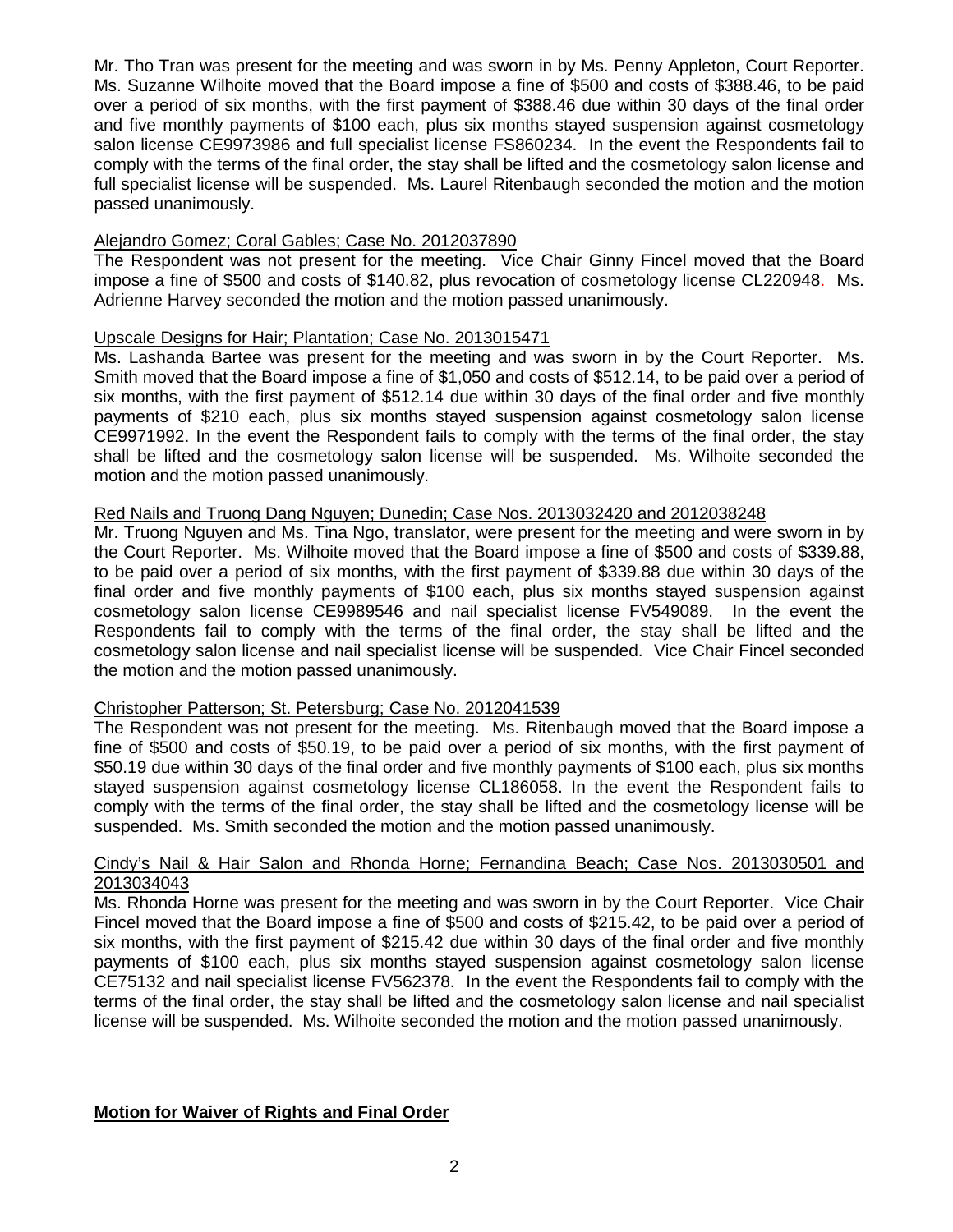Ms. Wright presented the following cases for consideration by the Board. The Board found that the Respondents were properly served with the Administrative Complaint, the Respondents failed to respond within 21 days thereby waiving their right to elect a hearing in this matter, that the Board accept the allegations as stated in the Administrative Complaint and adopt them as the findings of fact and conclusions of law of the Board and imposed the penalties shown below:

## Cam Thu Nguyen; Orange Beach, Alabama; Case No. 2012001918

The Respondent was not present for the meeting. Ms. Ritenbaugh moved that the Board impose a fine of \$500 and costs of \$62.64, to be paid over a period of six months, with the first payment of \$62.64 due within 30 days of the final order and five monthly payments of \$100 each, plus revocation of cosmetology license CL1217905. Ms. Wilhoite seconded the motion and the motion passed unanimously.

## L E Studio and Liza Easley; Ocala; Case Nos. 2011054671 and 2011058600

The Respondents were not present for the meeting. Ms. Wilhoite moved that the Board impose a fine of \$500 and costs of \$240.59, to be paid over a period of six months, with the first payment of \$240.59 due within 30 days of the final order and five monthly payments of \$100 each, plus six months stayed suspension against cosmetology salon license CE9980957 and cosmetology license CL1186448. In the event the Respondents fail to comply with the terms of the final order, the stay shall be lifted and the cosmetology salon license and cosmetology license will be suspended. Ms. Ritenbaugh seconded the motion and the motion passed unanimously.

## Christopher Jarrett; Ft. Lauderdale; Case No. 2012027772

The Respondent was not present for the meeting. Ms. Smith moved that the Board impose a fine of \$500 and costs of \$145.62, to be paid over a period of six months, with the first payment of \$145.62 due within 30 days of the final order and five monthly payments of \$100 each. Ms. Ritenbaugh seconded the motion and the motion passed unanimously.

## Exotic Nails and Hong Ngan Thi Huynh; Pensacola; Case Nos. 2012022002 and 2013027284

The Respondents were not present for the meeting. Ms. Ritenbaugh moved that the Board impose a fine of \$750 and costs of \$138.55, to be paid over a period of six months, with the first payment of \$138.55 due within 30 days of the final order and five monthly payments of \$150 each, plus six months stayed suspension against cosmetology salon license CE9978623 and nail specialist license FV9546746. In the event the Respondents fail to comply with the terms of the final order, the stay shall be lifted and the cosmetology salon license and nail specialist license will be suspended. Ms. Wilhoite seconded the motion and the motion passed unanimously.

Da Vi Nails and Nam Van Huynh; Marianna; Case Nos. 2012024682 and 2012026105 Ms. Wright requested that these cases be pulled from the agenda.

## Nails 2K Salon, Hieu Hothanh Ngo and Sean Le; Palm Beach Gardens; Case Nos. 2012026826, 2012032901 and 2012030110

The Respondents were not present for the meeting. Ms. Wilhoite moved that the Board impose a fine of \$500 and costs of \$437.87, to be paid over a period of six months, with the first payment of \$437.87 due within 30 days of the final order and five monthly payments of \$100 each, plus six months stayed suspension against cosmetology salon CE9971431, full specialist license FS871404 and nail specialist license FV9557078. In the event the Respondents fail to comply with the terms of the final order, the stay shall be lifted and the cosmetology salon license, full specialist license and nail specialist license will be suspended. Ms. Ritenbaugh seconded the motion and the motion passed unanimously.

#### Tina Buchanan; Jacksonville; Case No. 2013000993

The Respondent was not present for the meeting. Ms. Smith moved that the Board impose a fine of \$500 and costs of \$313, to be paid over a period of six months, with the first payment of \$313 due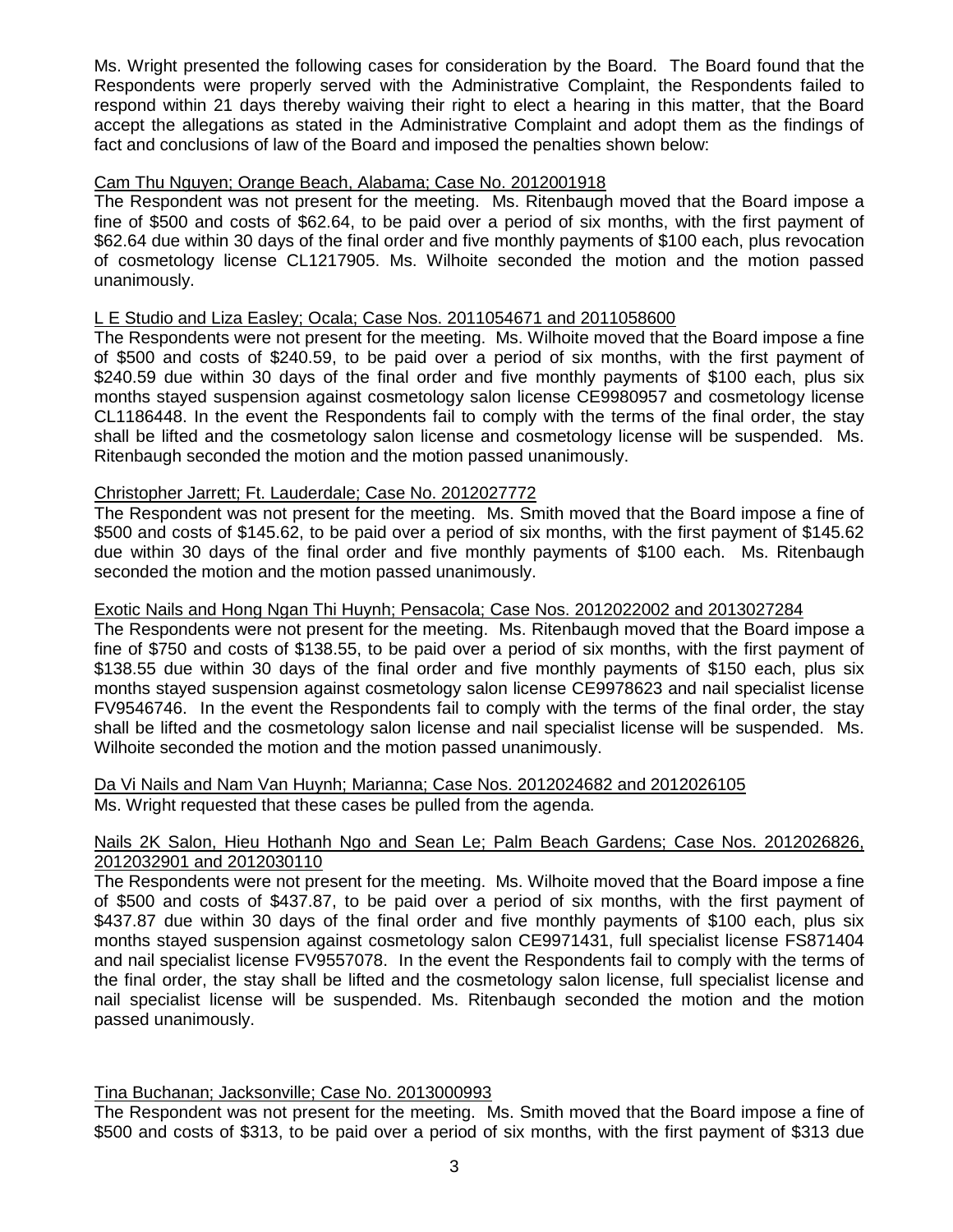within 30 days of the final order and five monthly payments of \$100 each, plus six months stayed suspension against cosmetology license CL204042. In the event the Respondent fails to comply with the terms of the final order, the stay shall be lifted and the cosmetology license will be suspended. Ms. Wilhoite seconded the motion and the motion passed unanimously.

## Galaxy Barber and Hair Gallery; Lauderdale Lakes; Case No. 2012045090

The Respondent was not present for the meeting. Ms. Wilhoite moved that the Board impose a fine of \$550 and costs of \$125.19, to be paid over a period of six months, with the first payment of \$125.19 due within 30 days of the final order and five monthly payments of \$110 each, re-inspection within 30 days, plus six months stayed suspension against cosmetology salon license CE9984479. In the event the Respondent fails to comply with the terms of the final order, the stay shall be lifted and the cosmetology salon license will be suspended. Ms. Smith seconded the motion and the motion passed unanimously.

## Nails Salon Etc.; Sunrise; Case No. 2012043500

The Respondent was not present for the meeting. Ms. Ritenbaugh moved that the Board impose a fine of \$850 and costs of \$225.61, to be paid over a period of six months, with the first payment of \$225.61 due within 30 days of the final order and five monthly payments of \$170 each, re-inspection within 30 days, plus six months stayed suspension against cosmetology salon license CE9979250. In the event the Respondent fails to comply with the terms of the final order, the stay shall be lifted and the cosmetology salon license will be suspended. Ms. Smith seconded the motion and the motion passed unanimously.

## Lessie Nina Jansen; Okeechobee; Case No. 2013007423

The Respondent was not present for the meeting. Ms. Ritenbaugh moved that the Board impose a fine of \$500 and costs of \$83.50, to be paid over a period of six months, with the first payment of \$83.50 due within 30 days of the final order and five monthly payments of \$100 each, plus six months stayed suspension against cosmetology license CL1181790. In the event the Respondent fails to comply with the terms of the final order, the stay shall be lifted and the cosmetology license will be suspended. Ms. Smith seconded the motion and the motion passed unanimously.

#### In The Cut; Casselberry; Case No. 2013005112

The Respondent was not present for the meeting. Ms. Ritenbaugh moved that the Board impose a fine of \$500 and costs of \$82.86, to be paid over a period of six months, with the first payment of \$82.86 due within 30 days of the final order and five monthly payments of \$100 each, re-inspection within 30 days, plus six months stayed suspension against cosmetology salon license CE9986435. In the event the Respondent fails to comply with the terms of the final order, the stay shall be lifted and the cosmetology salon license will be suspended. Ms. Smith seconded the motion and the motion passed unanimously.

## Tu Thanh Tran; Wellington; Case No. 2012051413

The Respondent was not present for the meeting. Ms. Ritenbaugh moved that the Board impose a fine of \$500 and costs of \$203.87, to be paid over a period of six months, with the first payment of \$203.87 due within 30 days of the final order and five monthly payments of \$100 each, plus suspension against nail specialist license FV9540184 for 15 days. Ms. Smith seconded the motion and the motion passed unanimously.

#### In The Cut; Casselberry; Case No. 2013002435

The Respondent was not present for the meeting. Ms. Ritenbaugh moved that the Board impose a fine of \$1,200 and costs of \$685.76, to be paid over a period of six months, with the first payment of \$685.76 due within 30 days of the final order and five monthly payments of \$240 each, re-inspection within 30 days, plus six months stayed suspension against cosmetology salon license CE9986435. In the event the Respondent fails to comply with the terms of the final order, the stay shall be lifted and the cosmetology salon license will be suspended. Ms. Smith seconded the motion and the motion passed unanimously.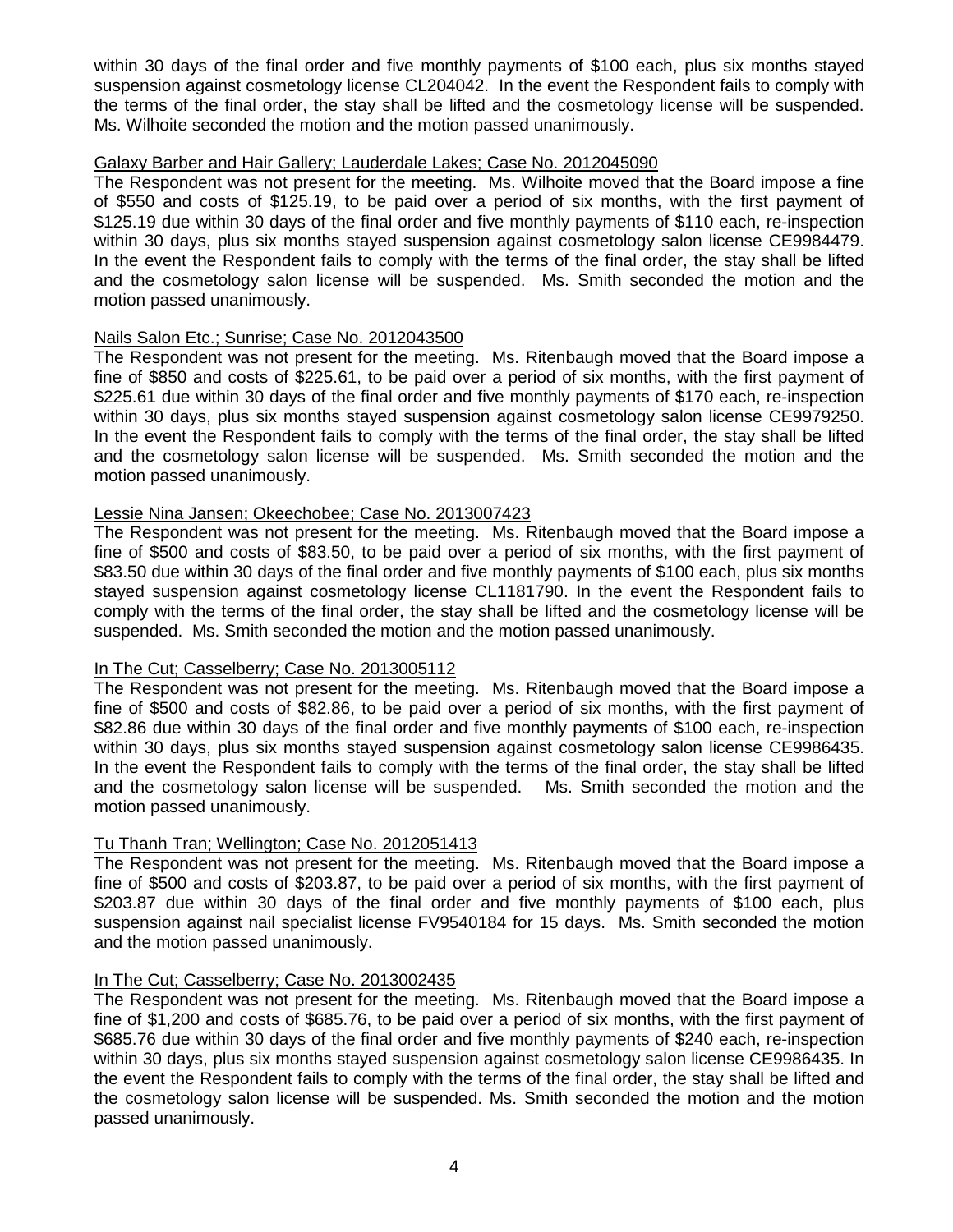## Tot Thi Ngo; Springhill; Case No. 2012050404

The Respondent was not present for the meeting. Ms. Ritenbaugh moved that the Board impose a fine of \$500 and costs of \$112.24, to be paid over a period of six months, with the first payment of \$112.24 due within 30 days of the final order and five monthly payments of \$100 each, plus six months stayed suspension against full specialist license FS870255. In the event the Respondent fails to comply with the terms of the final order, the stay shall be lifted and the full specialist license will be suspended. Ms. Smith seconded the motion and the motion passed unanimously.

## The Firm Unisex Salon; Ft. Lauderdale; Case No. 2013013301

The Respondent was not present for the meeting. Ms. Wilhoite moved that the Board impose a fine of \$750 and costs of \$112.12, to be paid over a period of six months, with the first payment of \$112.12 due within 30 days of the final order and five monthly payments of \$150 each, re-inspection within 30 days, plus six months stayed suspension against cosmetology salon license CE9976897. In the event the Respondent fails to comply with the terms of the final order, the stay shall be lifted and the cosmetology salon license will be suspended. Vice Chair Fincel seconded the motion and the motion passed unanimously.

## Peter Prygon; N. Tonawanda, NY; Case No. 2013017201

Ms. Wright requested that this case be pulled from the agenda.

## Julliar Nguyen; Palm Harbor; Case No. 2013003937

The Respondent was not present for the meeting. Ms. Ritenbaugh moved that the Board impose a fine of \$500 and costs of \$194.46, to be paid over a period of six months, with the first payment of \$194.46 due within 30 days of the final order and five monthly payments of \$100 each, plus six months stayed suspension against full specialist license FS872390. In the even the Respondent fails to comply with the terms of the final order, the stay shall be lifted and the full specialist license will be suspended. Ms. Smith seconded the motion and the motion passed unanimously.

## Daimond Nails; Homestead; Case No. 2013002518

Ms. Wright requested that this case be pulled from the agenda.

## Regal Nails; Panama City Beach; Case No. 2012050566

The Respondent was not present for the meeting. Ms. Ritenbaugh moved that the Board impose a fine of \$350 and costs of \$29.71, to be paid over a period of six months, with the first payment of \$29.71 due within 30 days of the final order and five monthly payments of \$70 each, re-inspection within 30 days, plus six months stayed suspension against cosmetology salon license CE81670. In the event the Respondent fails to comply with the terms of the final order, the stay shall be lifted and the cosmetology salon license will be suspended. Ms. Smith seconded the motion and the motion passed unanimously.

#### Madison Avenue Nail Salon and Katherine Smith; Jensen Beach; Case Nos. 2013004174 and 2013004179

The Respondents were not present for the meeting. Ms. Ritenbaugh moved that the Board impose a fine of \$600 and costs of \$268.88, to be paid over a period of six months, with the first payment of \$268.88 due within 30 days of the final order and five monthly payments of \$120 each, re-inspection within 30 days, plus six months stayed suspension against cosmetology salon license CE9966012 and nail specialist license FV534602. In the event the Respondents fail to comply with the terms of the final order, the stay shall be lifted and the cosmetology salon license and nail specialist license will be suspended. Ms. Harvey seconded the motion and the motion passed unanimously.

## Luxury Nail Spa; Coral Springs; Case No. 2013020117

The Respondent was not present for the meeting. Ms. Wilhoite moved that the Board impose a fine of \$500 and costs of \$139.86, to be paid over a period of six months, with the first payment of \$139.86 due within 30 days of the final order and five monthly payments of \$100 each, plus six months stayed suspension against cosmetology salon license CE9992256. In the event the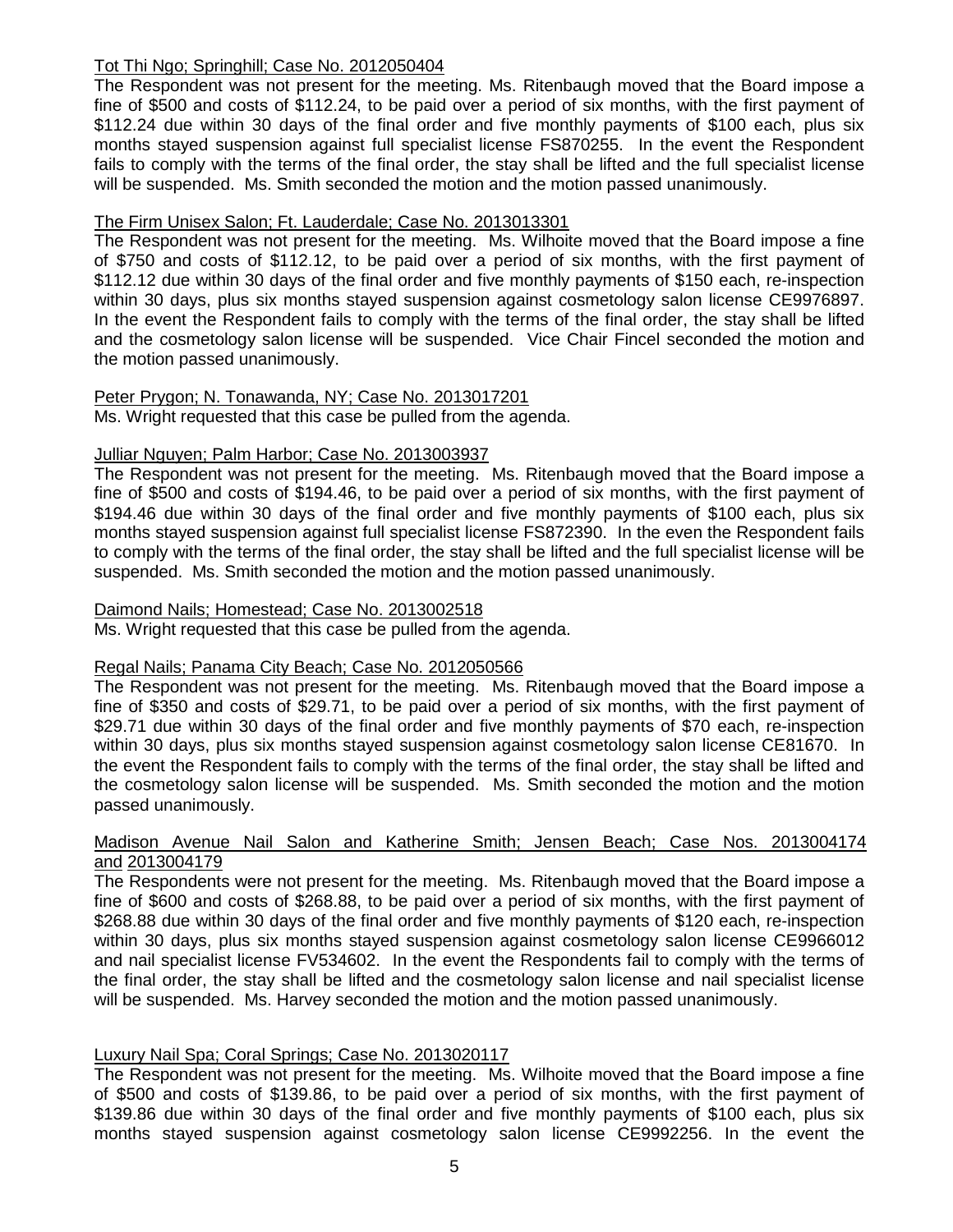Respondent fails to comply with the terms of the final order, the stay shall be lifted and the cosmetology salon license will be suspended. Ms. Ritenbaugh seconded the motion and the motion passed unanimously.

## Gold Cut; Ft. Lauderdale; Case No. 2013015596

The Respondent was not present for the meeting. Ms. Smith moved that the Board impose a fine of \$600 and costs of \$149.64, to be paid over a period of six months, with the first payment of \$149.64 due within 30 days of the final order and five monthly payments of \$120 each, re-inspection within 30 days, plus six months stayed suspension against cosmetology salon license CE78176. In the event the Respondent fails to comply with the terms of the final order, the stay shall be lifted and the cosmetology salon license will be suspended. Ms. Wilhoite seconded the motion and the motion passed unanimously.

## Curls By Julee; Clermont; Case No. 2013035802

The Respondent was not present for the meeting. Ms. Ritenbaugh moved that the Board impose a fine of \$500 and costs of \$43.86, to be paid over a period of six months, with the first payment of \$43.86 due within 30 days of the final order and five monthly payments of \$100 each, plus six months stayed suspension against cosmetology salon license CE9980689. In the event the Respondent fails to comply with the terms of the final order, the stay shall be lifted and the cosmetology salon license will be suspended. Ms. Wilhoite seconded the motion and the motion passed unanimously.

## Lam Thanh Pham; Spring Hill; Case No. 2013009314

Mr. Lam Pham was present for the meeting and was sworn in by the Court Reporter. Ms. Ritenbaugh moved that the Board impose a fine of \$500 and costs of \$100.33, to be paid over a period of six months, with the first payment of \$100.33 due within 30 days of the final order and five monthly payments of \$100 each, plus suspension against nail specialist license FV9529227 for 15 days. Ms. Smith seconded the motion and the motion passed unanimously.

## **Settlement Stipulation**

## Q H Beauty School; Clearwater; Case Nos. 2012026976 and 2012022525

Mr. Quang Nguyen and his attorney Ms. Amie Patty were present for the meeting and were sworn in by the Court Reporter. Ms. Smith moved that the Board reject the Stipulation of the parties. Ms. Harvey seconded the motion and the motion passed unanimously. The Board proposed a counter offer of a fine of \$4,500 and costs of \$651.94, to be paid over a period of six months, with the first payment of \$651.94 due within 30 days of the final order and five monthly payments of \$900, plus voluntary relinquishment of Approved School Provider License PVD333.

## Lee Nails and Annie My-Chau Ho; Pinellas Park; Case Nos. 2012035616 and 2013028561

The Respondents were not present for the meeting. Chair Jowers moved that the Board adopt the Stipulation of the parties as the Board's final action in this matter and incorporate it and all of its terms into a final order and impose a fine of \$550 and costs of \$819.39, to be paid over a period of six months, with the first payment of \$819.39 due within 30 days of the final order and five monthly payments of \$110 each, plus six months stayed suspension against cosmetology salon license CE9983092 and full specialist license FS860500. In the event the Respondents fail to comply with the terms of the final order, the stay shall be lifted and the cosmetology salon license and full specialist license will be suspended. Ms. Ritenbaugh seconded the motion and the motion passed unanimously.

#### Hair Xtacy & Barber Zone and Sophia Watkins; North Miami; Case Nos. 2012029604 and 2012029656

The Respondents were not present for the meeting. Chair Jowers moved that the Board adopt the Stipulation of the parties as the Board's final action in this matter and incorporate it and all of its terms into a final order and impose a fine of \$550 and costs of \$342.34, to be paid over a period of six months, with the first payment of \$342.34 due within 30 days of the final order and five monthly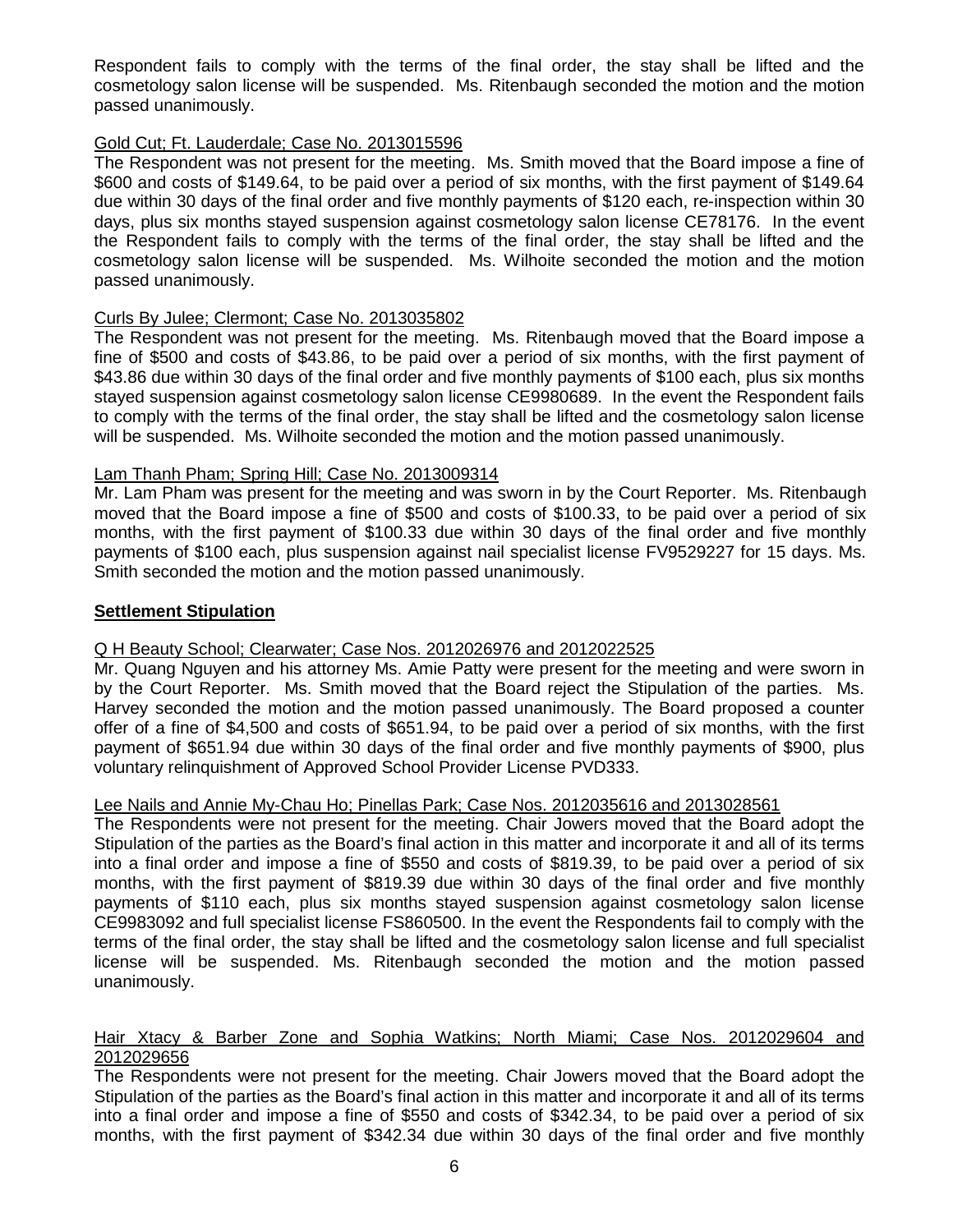payments of \$110 each, plus six months stayed suspension against cosmetology salon license CE9980229. In the event the Respondents fail to comply with the terms of the final order, the stay shall be lifted and the cosmetology salon license will be suspended. Ms. Ritenbaugh seconded the motion and the motion passed unanimously.

## Nails By Lilly and Shujie Gordineer; Port St. Lucie; Case Nos. 2012037154 and 2012037136

Ms. Shujie Gordineer and Ms. Robin Hall were present for the meeting and were sworn in by the Court Reporter. Ms. Smith moved that the Board impose a fine of \$850 and costs of \$286.75, to be paid over a period of six months, with the first payment of \$286.75 due within 30 days of the final order and five monthly payments of \$170, plus 24 hours suspension against cosmetology salon license CE9958418 and nail specialist license FV9529898. Ms. Wilhoite seconded the motion and the motion passed unanimously.

## Thuy Ngoc Van; St. Petersburg; Case No. 2013003938

The Respondent was not present for the meeting. Chair Jowers moved that the Board adopt the Stipulation of the parties as the Board's final action in this matter and incorporate it and all of its terms into a final order and impose a fine of \$500 and costs of \$192.87, to be paid over a period of six months, with the first payment of \$192.87 due within 30 days of the final order and five monthly payments of \$100 each, plus six months stayed suspension against full specialist license FS879444. In the event the Respondent fails to comply with the terms of the final order, the stay shall be lifted and the full specialist license will be suspended. Ms. Ritenbaugh seconded the motion and the motion passed unanimously.

## Jupiter Nails Inc. and Lan T. Nguyen; Jupiter; Case Nos. 2013008742 and 2013017248

The Respondents were not present for the meeting. Chair Jowers moved that the Board adopt the Stipulation of the parties as the Board's final action in this matter and incorporate it and all of its terms into a final order and impose a fine of \$650 and costs of \$246.94, to be paid over a period of six months, with the first payment of \$246.94 due within 30 days of the final order and five monthly payments of \$130 each, plus six months stayed suspension against cosmetology salon license CE9969190 and full specialist license FS879297. In the event the Respondents fail to comply with the terms of the final order, the stay shall be lifted and the cosmetology salon license and full specialist license will be suspended. Ms. Ritenbaugh seconded the motion and the motion passed unanimously.

#### G Spa & Salon, Vu Linh Nguyen and Huong Cam Huynh; Port St. Lucie; Case Nos. 2013022391, 2013025547 and 2013025473

The Respondents were not present for the meeting. Chair Jowers moved that the Board adopt the Stipulation of the parties as the Board's final action in this matter and incorporate it and all of its terms into a final order and impose a fine of \$500 and costs of \$350.42, to be paid over a period of six months, with the first payment of \$350.42 due within 30 days of the final order and five monthly payments of \$100 each, plus six months stayed suspension against cosmetology salon license CE9984860, nail specialist license FV575821 and full specialist license FS881224. In the event the Respondents fail to comply with the terms of the final order, the stay shall be lifted and the cosmetology salon license, nail specialist license and full specialist license will be suspended. Ms. Ritenbaugh seconded the motion and the motion passed unanimously.

## PBG Nails Inc. and Maria Vo; West Palm Beach; Case Nos. 2013026318 and 2013032671

The Respondents were not present for the meeting. Chair Jowers moved that the Board adopt the Stipulation of the parties as the Board's final action in this matter and incorporate it and all of its terms into a final order and impose a fine of \$500 and costs of \$258.60, to be paid over a period of six months, with the first payment of \$258.60 due within 30 days of the final order and five monthly payments of \$100 each, plus six months stayed suspension against cosmetology salon license CE9975439 and nail specialist license FV561662. In the event the Respondents fail to comply with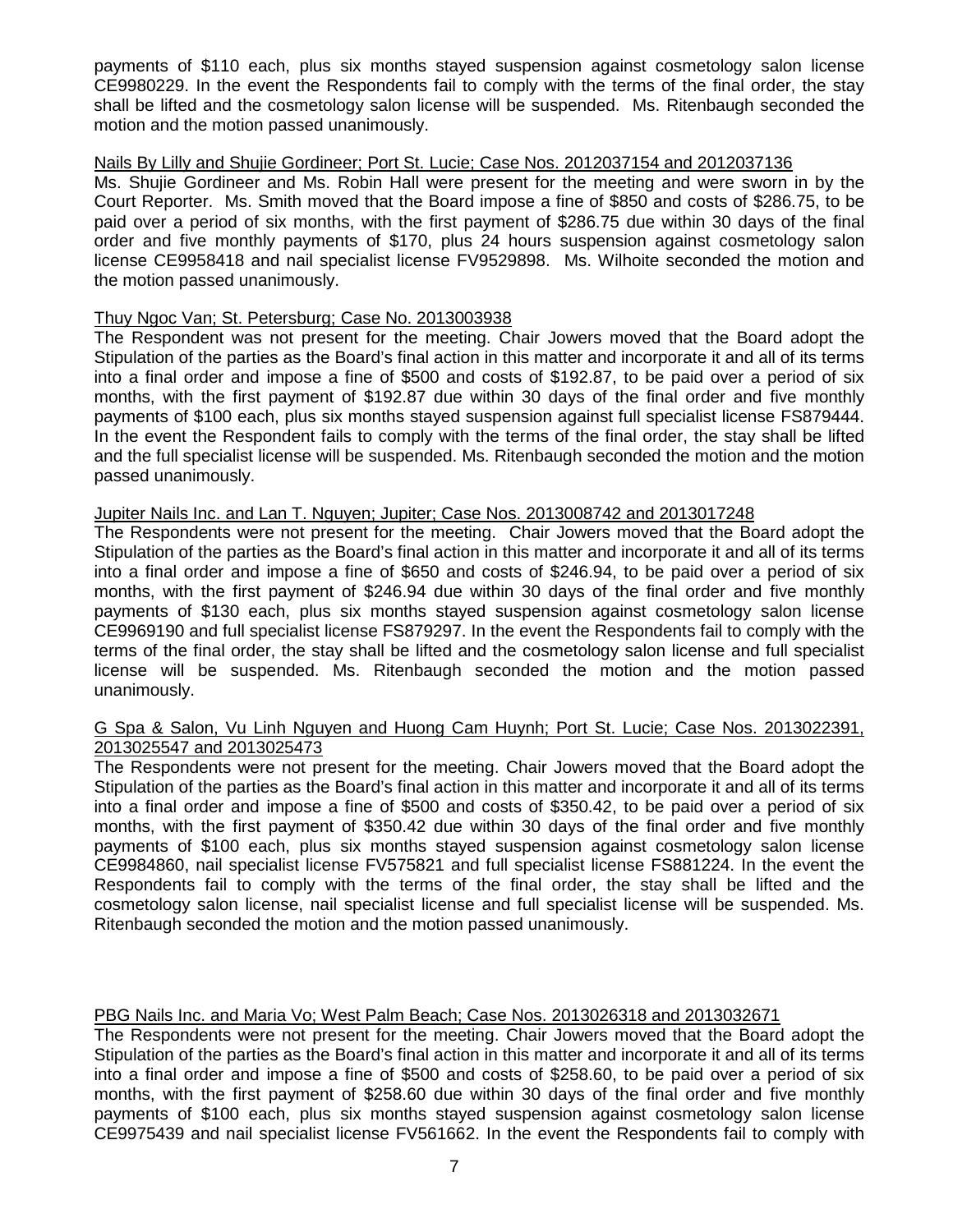the terms of the final order, the stay shall be lifted and the cosmetology salon license and nail specialist license will be suspended. Ms. Ritenbaugh seconded the motion and the motion passed unanimously.

### Academy of Health and Beauty; Clearwater; Case No. 2012021080

Mr. Nguyen and Ms. Patty were present for the meeting and were sworn in by the Court Reporter. Ms. Ritenbaugh moved that the Board reject the Stipulation of the parties. Ms. Harvey seconded the motion and the motion passed unanimously. The Board proposed a counter offer of a fine of \$1,500 and costs of \$578.36, to be paid over a period of six months, with the first payment of \$578.36 due within 30 days of the final order and five monthly payments of \$300, plus voluntary relinquishment of Continuing Education Course Provider License PVD76 and Continuing Education Course CRS860.

#### Quang Doan Nguyen; Clearwater; Case Nos. 2012026974, 2012022539 and 201202118

Mr. Nguyen and Ms. Patty were present for the meeting and were sworn in by the Court Reporter. Ms. Ritenbaugh moved that the Board reject the Stipulation of the parties. Ms. Smith seconded the motion and the motion passed unanimously. The Board proposed a counter offer of a fine of \$6,000 and costs of \$406.44, to be paid over a period of six months, with the first payment of \$406.44 due within 30 days of the final order and five monthly payments of \$1,200, plus voluntary relinquishment of full specialist license FS860699.

#### Lovely Nails of Jupiter and Phuong T. Vo; Jupiter; Case Nos. 2012012498 and 2012012481

The Respondents were not present for the meeting. Chair Jowers moved that the Board adopt the Stipulation of the parties as the Board's final action in this matter and incorporate it and all of its terms into a final order and impose a fine of \$1,500 and costs of \$249.26, to be paid over a period of three months, with the first payment of \$249.26 due within 30 days of the final order and two monthly payments of \$750 each, plus six months stayed suspension against cosmetology salon license CE9979126 and nail specialist license FV9552722. In the event the Respondents fail to comply with the terms of the final order, the stay shall be lifted and the cosmetology salon license and nail specialist license will be suspended. Ms. Ritenbaugh seconded the motion and the motion passed unanimously.

#### **Voluntary Relinquishment**

#### Starla Lynn Bruner; Altha; Case No. 2013033911

The Respondent was not present for the meeting. Ms. Wilhoite moved that the Board accept the voluntary relinquishment of nail specialist license FV9578148 as resolution in this case. Ms. Ritenbaugh seconded the motion and the motion passed unanimously.

#### Victor Garcia; Miami; Case No. 2012010636

Mr. Garcia and Mr. Jorge Perez, translator, were present for the meeting and were sworn in by the Court Reporter. Ms. Ritenbaugh moved that the Board impose a fine of \$500 and costs of \$178.04, to be paid over a period of six months, with the first payment of \$178.04 due within 30 days of the final order and five monthly payments of \$100 each, plus voluntary relinquishment of cosmetology license CL1224773. Ms. Wilhoite seconded the motion and the motion passed unanimously.

#### **Motion for Reconsideration**

#### Damaris Krois; Auburndale; Case No. 2012014844

The Respondent was not present for the meeting. Vice Chair Fincel moved that the Board vacate the final order that was filed on November 21, 2013, and impose costs of \$253.37 only, to be paid over a period of six months, with the first payment of \$42.23 due within 30 days of the final order and five monthly payments of \$42.23 each, plus suspension against cosmetology license CL1169514 until all costs are paid in full. Ms. Smith seconded the motion and the motion passed unanimously.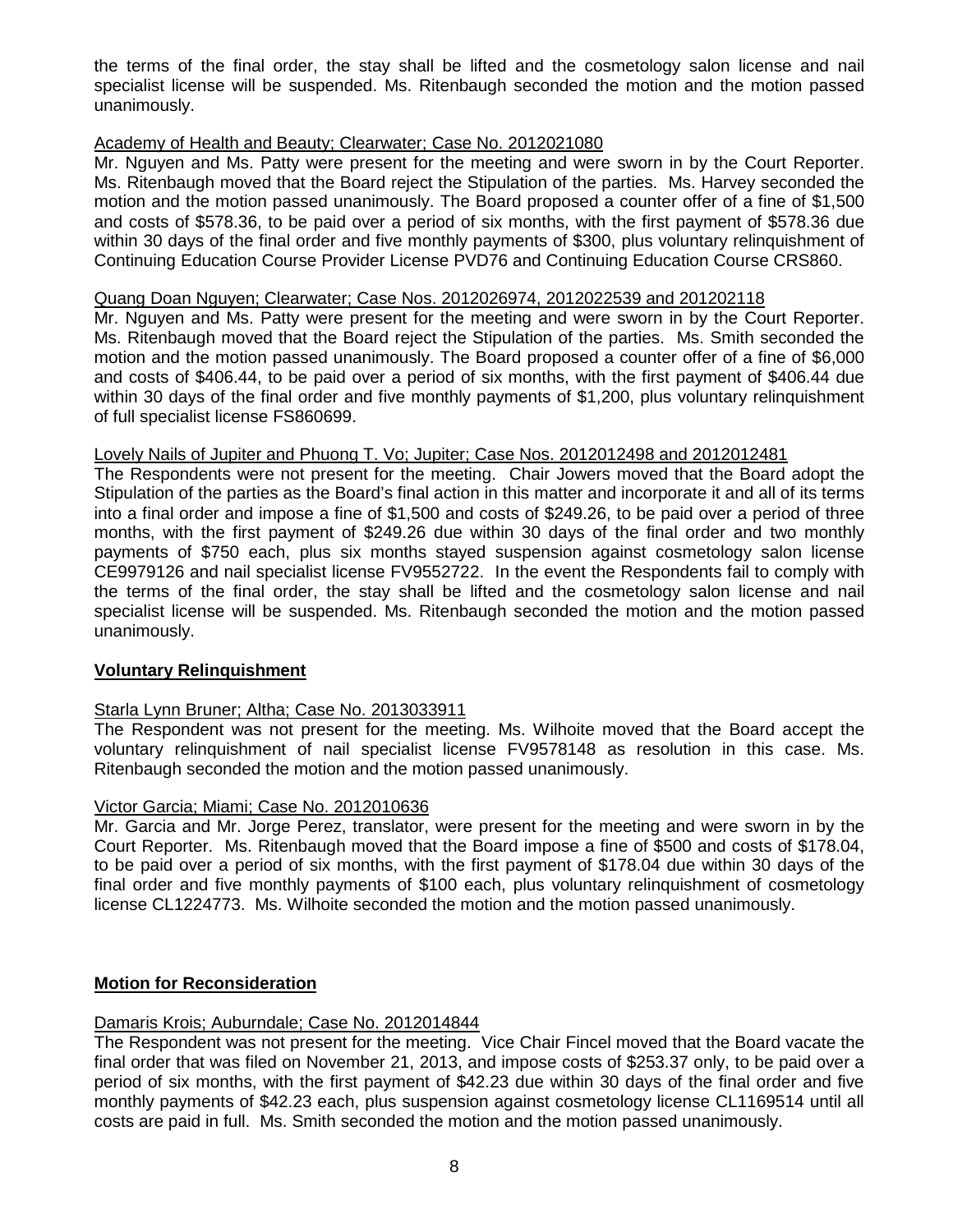## **Department Attorney Report**

Ms. Wright informed the Board that as of March 11, 2014, there were 248 open cosmetology cases in the legal section.

#### **Hair Braiding Courses**

#### Braids By Teecee – Classroom

After review, Ms. Ritenbaugh moved to deny the course based on the course content being outside the scope of practice of a hair braiding registration, improper disinfection procedures and incorrect references. Ms. Smith seconded the motion and the motion passed unanimously.

#### Peggy's Hair Braiding Institute – Classroom

After review, Ms. Ritenbaugh moved to deny the course based on the course content being outside the scope of practice of a hair braiding registration, outdated and incorrect references, and improper disinfection procedures. Ms. Smith seconded the motion and the motion passed unanimously.

#### Healthy Hair Lockings – Internet

After review, Ms. Smith moved to deny the course based on the course narrative being incomplete and incomplete course materials. Ms. Wilhoite seconded the motion and the motion passed unanimously.

#### Hair By Tifini – Classroom

After review, Vice Chair Fincel moved to deny the course based on the course content being outside the scope of practice of a hair braider registration and incorrect information. Ms. Wilhoite seconded the motion and the motion passed unanimously.

#### Stone Myer CEC – Classroom

After review, Ms. Ritenbaugh moved to deny the course based on the course content being outside the scope of practice of a hair braiding registration, improper disinfection procedures and incorrect information. Ms. Wilhoite seconded the motion and the motion passed unanimously.

#### **Hair Wrapping Courses**

#### Braids By Teecee – Classroom

After review, Ms. Ritenbaugh moved to deny the course based on the course content being outside the scope of practice of a hair wrapping registration, improper disinfection procedures and incorrect references. Ms. Smith seconded the motion and the motion passed unanimously.

#### Peggy's Hair Braiding Institute – Classroom

After review, Ms. Ritenbaugh moved to deny the course based on the course content being outside the scope of practice of a hair wrapping registration, outdated and incorrect references, and improper disinfection procedures. Ms. Smith seconded the motion and the motion passed unanimously.

#### Stone Myer CEC – Classroom

After review, Ms. Ritenbaugh moved to deny the course based on the course content being outside the scope of practice of a hair wrapping registration, improper disinfection procedures and incorrect information. Ms. Wilhoite seconded the motion and the motion passed unanimously.

#### Healthy Hair Lockings – Internet

After review, Ms. Smith moved to deny the course based on the course narrative being incomplete and incomplete course materials. Ms. Wilhoite seconded the motion and the motion passed unanimously.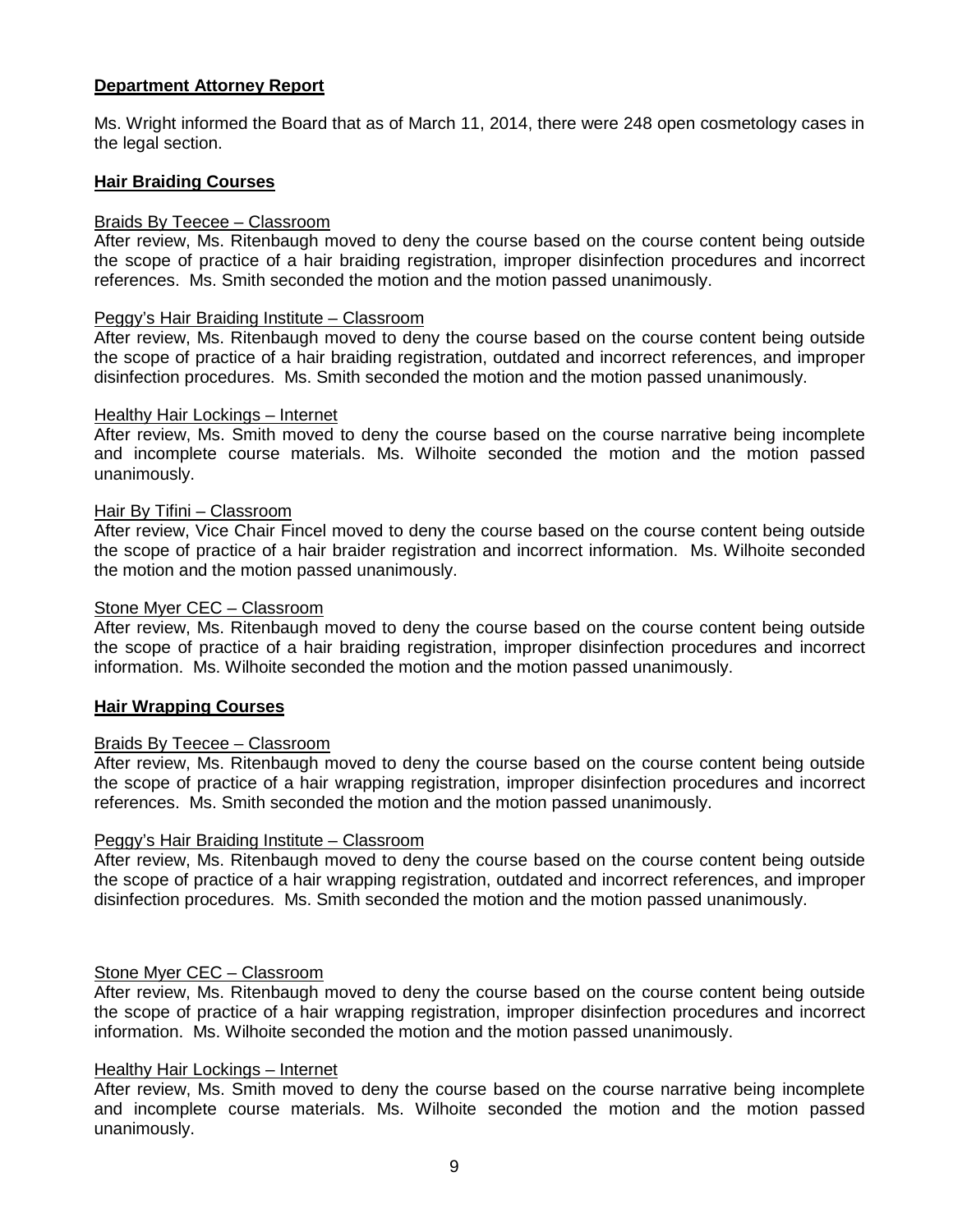## **Body Wrapping Courses**

## Easy Hair Beauty and Barber School – Classroom

After review, Ms. Smith moved to deny the course based on the course content being outside the scope of practice of a body wrapper registration, incomplete course materials and no course completion certificate. Ms. Wilhoite seconded the motion and the motion passed unanimously.

## Stone Myer CEC – Classroom

After review, Ms. Ritenbaugh moved to deny the course based on the course content being outside the scope of practice of a body wrapping registration, improper disinfection procedures and incorrect information. Ms. Wilhoite seconded the motion and the motion passed unanimously.

## **Continuing Education Courses**

## **Informal Hearing**

## ASM Beauty World Academy – 16 Hour CE Course Classroom

Ms. Robyn Barineau, Executive Director, noted that the application was denied at the January 13, 2014, Board meeting, based on improper disinfection procedures and no source dates. After review, Ms. Smith moved to uphold the denial based on no additional information having been provided. Ms. Harvey seconded the motion and the motion passed unanimously.

#### ASM Beauty World Academy – 16 Hour CE Course Internet

Ms. Barineau noted that the application was denied at the January 13, 2014, Board meeting, based on improper disinfection procedures and no source dates. After review, Vice Chair Fincel moved to uphold the denial based on no additional information having been provided. Ms. Harvey seconded the motion and the motion passed unanimously.

#### ASM Beauty World Academy – 16 Hour CE Course Home Study

Ms. Barineau noted that the application was denied at the January 13, 2014, Board meeting, based on improper disinfection procedures and no source dates. After review, Vice Chair Fincel moved to uphold the denial based on no additional information having been provided. Ms. Harvey seconded the motion and the motion passed unanimously.

## **Initial Review**

## Healthtec Online.com – HIV/AIDS Facts and Issues 4 Hours Internet

After review, Ms. Ritenbaugh moved to approve the course with the following contingency: strike reference to cosmetology newsletters in the course outline. The correction must be submitted to the Executive Director within 30 days of the date of the order for approval. Ms. Harvey seconded the motion and the motion passed unanimously.

Healthtec Online.com – Continuing Education Requirements for Cosmetology 16 Hours Internet After review, Ms. Ritenbaugh moved to deny the course based on outdated references. Ms. Smith seconded the motion and the motion passed unanimously.

Faze Training and Consulting – Florida Cosmetology Continuing Education Course 16 Hours Internet After review, Ms. Ritenbaugh moved to deny the course based on outdated references and improper disinfection procedures. Ms. Wilhoite seconded the motion and the motion passed unanimously.

#### Boca Cosmetics Group – Advanced Hair Care Technologies 8 Hours Classroom

After review, Vice Chair Fincel moved to deny the course based on the course being product driven. Ms. Wilhoite seconded the motion and the motion passed unanimously.

#### Paragon CET - 16 Hour CE Course for Florida Salon Professionals 16 Hours Home Study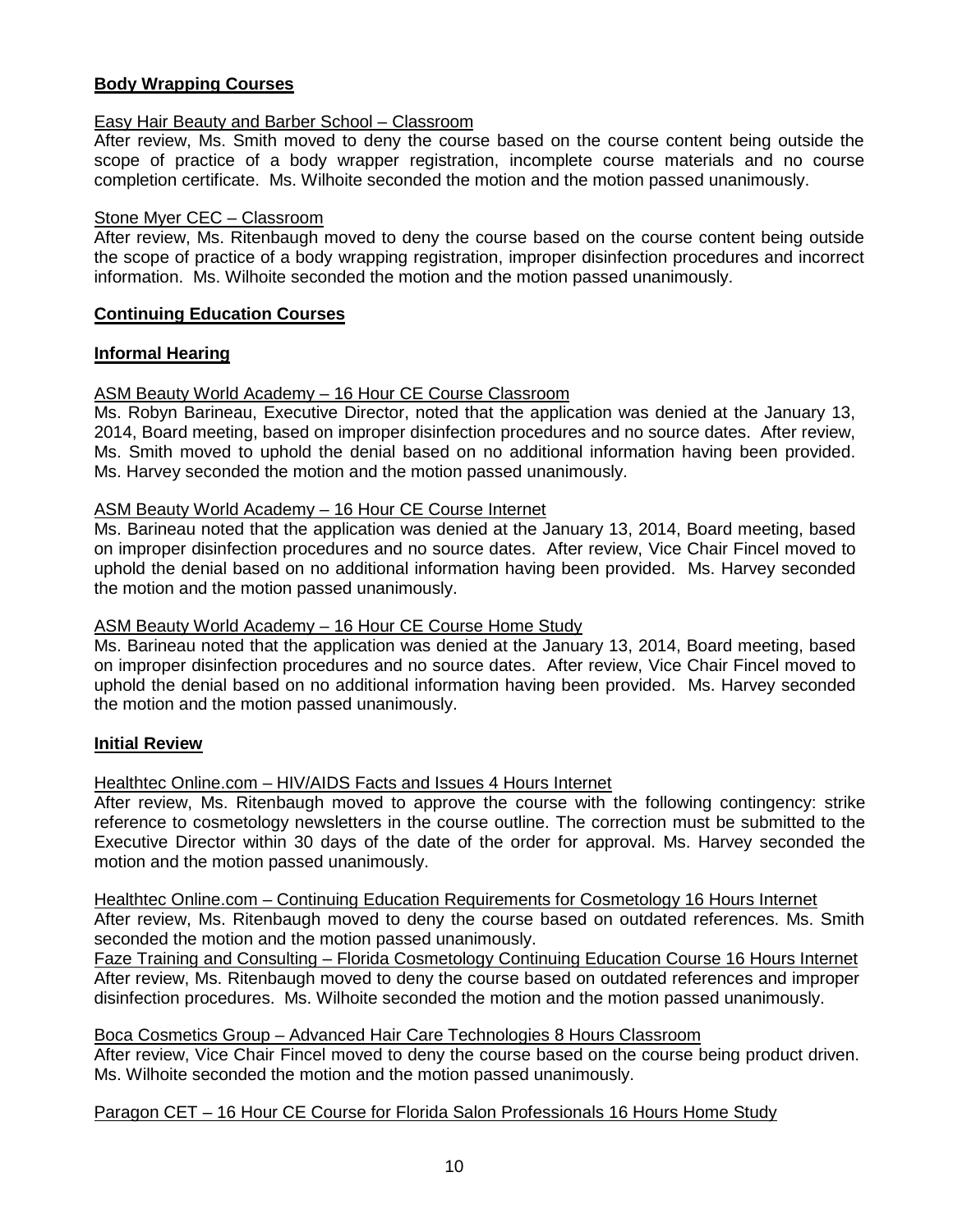After review, Vice Chair Fincel moved to deny the course based on the course content being outside the scope of practice of Board of Cosmetology licensees, answers to the quiz were highlighted in the text, outdated references and improper disinfection procedures. Ms. Wilhoite seconded the motion and the motion passed unanimously.

## Paragon CET – 16 Hour CE Course for Florida Salon Professionals 16 Hours Internet

After review, Ms. Smith moved to deny the course based on the course content being outside the scope of practice of Board of Cosmetology licensees, answers to the quiz were highlighted in the text, outdated references and improper disinfection procedures. Ms. Ritenbaugh seconded the motion and the motion passed unanimously.

## Paragon CET – 16 Hour CE Course for Cosmetologists 16 Hours Internet

After review, Ms. Wilhoite moved to deny the course based on the course content being outside the scope of practice of Board of Cosmetology licensees, answers to the quiz were highlighted in the text, outdated references and improper disinfection procedures. Ms. Ritenbaugh seconded the motion and the motion passed unanimously.

## Paragon CET – 16 Hour CE Course for Cosmetologists 16 Hours Home Study

After review, Ms. Ritenbaugh moved to deny the course based on the course content being outside the scope of practice of Board of Cosmetology licensees, answers to the quiz were highlighted in the text, outdated references and improper disinfection procedures. Ms. Smith seconded the motion and the motion passed unanimously.

#### Paragon CET – 16 Hour CE Course for Florida Salon Professionals 16 Hours Internet

After review, Vice Chair Fincel moved to deny the course based on the course content being outside the scope of practice of Board of Cosmetology licensees, answers to the quiz were highlighted in the text, outdated references and improper disinfection procedures. Ms. Ritenbaugh seconded the motion and the motion passed unanimously.

#### Paragon CET – 16 Hour CE Course for Florida Salon Professionals 16 Hours Home Study

After review, Vice Chair Fincel moved to deny the course based on the course content being outside the scope of practice of Board of Cosmetology licensees, answers to the quiz were highlighted in the text, outdated references and improper disinfection procedures. Ms. Wilhoite seconded the motion and the motion passed unanimously.

#### Antoinette Holmes – Fundamentals of Cosmetology 16 Hours Classroom

Ms. Ritenbaugh recused herself from voting on this matter. After review, Vice Chair Fincel moved to deny the course based on incomplete course materials. Ms. Wilhoite seconded the motion and the motion passed unanimously.

#### Saga Fitness Inc. – Zen Na Tai Continuing Education 16 Hours Classroom

After review, Ms. Smith moved to deny the course based on the course being product driven and outside the scope of practice of Board of Cosmetology licensees. Ms. Wilhoite seconded the motion and the motion passed unanimously.

## Stone Myer CEC – 16 Hour Continuing Education 16 Hours Classroom

After review, Ms. Smith moved to deny the course based on no reference dates, lack of references and improper disinfection procedures. Ms. Wilhoite seconded the motion and the motion passed unanimously.

#### **Initial HIV/AIDS Courses**

#### Cares Outreach Services Inc. – HIV/AIDS 101 4 Hours Classroom

After review, Ms. Ritenbaugh moved to approve the course. Ms. Harvey seconded the motion and the motion passed unanimously.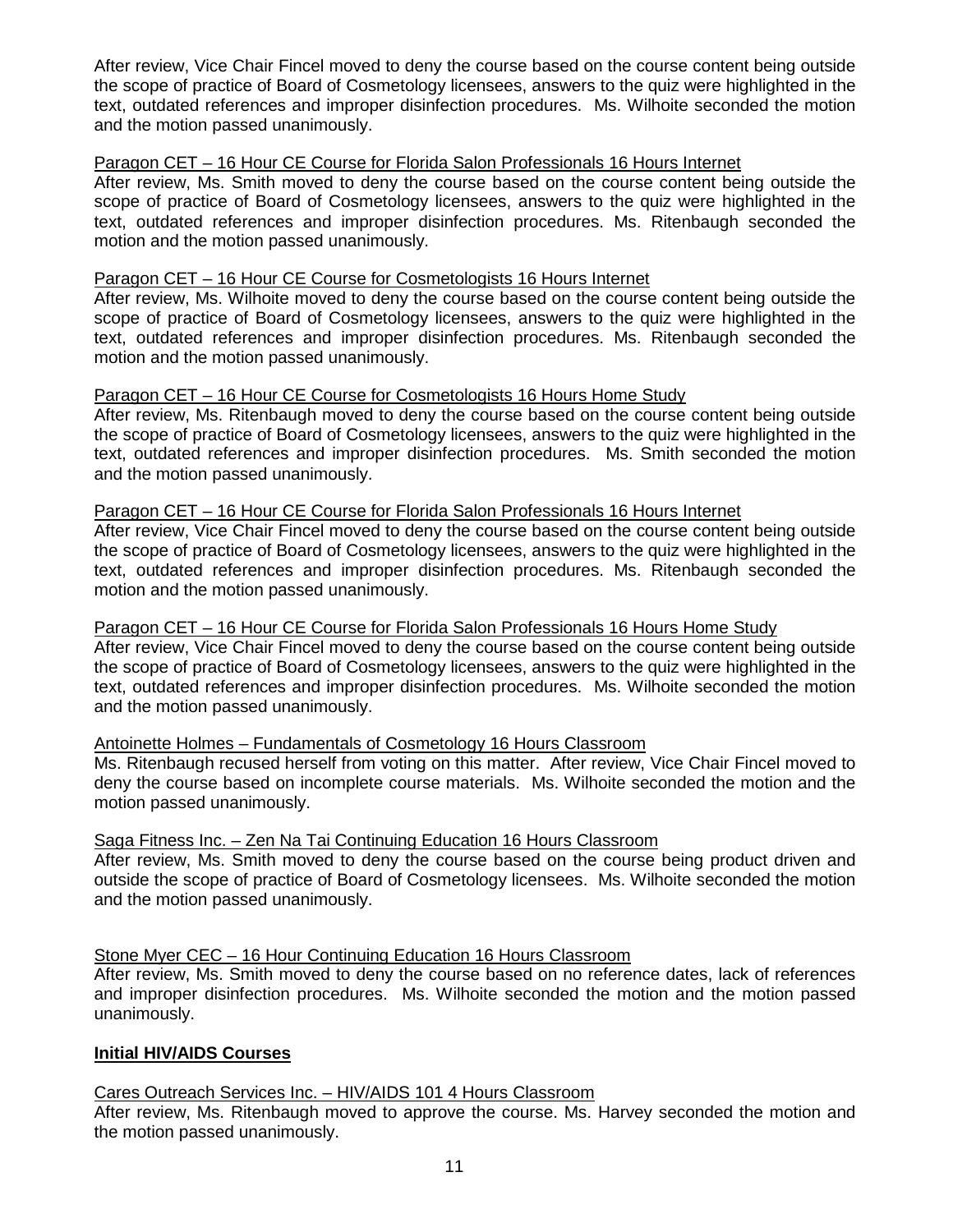Florida Association of Cosmetology & Technical Schools – Initial HIV/AIDS Classroom

After review, Ms. Smith moved to approve the course. Ms. Ritenbaugh seconded the motion and the motion passed unanimously.

## Stone Myer CEC – Classroom

After review, Ms. Smith moved to approve the course with the following contingency: add reference dates. The correction must be submitted to the Executive Director within 30 days of the date of the order for approval. Ms. Ritenbaugh seconded the motion and the motion passed unanimously.

## **ADJOURNMENT**

There being no further business, the meeting was adjourned at approximately 1:10 p.m.

## **Tuesday, April 8, 2014**

The Board of Cosmetology meeting was called to order at approximately 9:00 a.m., by Chair Myra Jowers.

#### **Board Members Present Board Members Absent**

Myra Jowers, Chair Ginny Fincel, Vice Chair Suzanne Wilhoite Laurel Ritenbaugh Monica Smith Adrienne Harvey

#### **Other Persons Present**

Robyn Barineau, Executive Director, Department of Business and Professional Regulation (DBPR) Doug Dolan, Assistant Attorney General, Office of the Attorney General (OAG) C. Erica White, Chief Attorney, Office of the General Counsel (OGC), DBPR Kelly Wright, Assistant General Counsel, OGC, DBPR Julie Rowland, Government Analyst, DBPR Penny Appleton, Court Reporter Josey Geller

The meeting was opened with a roll call and a quorum was established.

## **APPROVAL OF MINUTES**

Ms. Laurel Ritenbaugh moved to approve the minutes from the January 13-14, 2014, Board meeting. Ms. Suzanne Wilhoite seconded the motion and the motion passed unanimously.

## **APPLICATIONS**

## **Licensure Applications**

Kristin Hart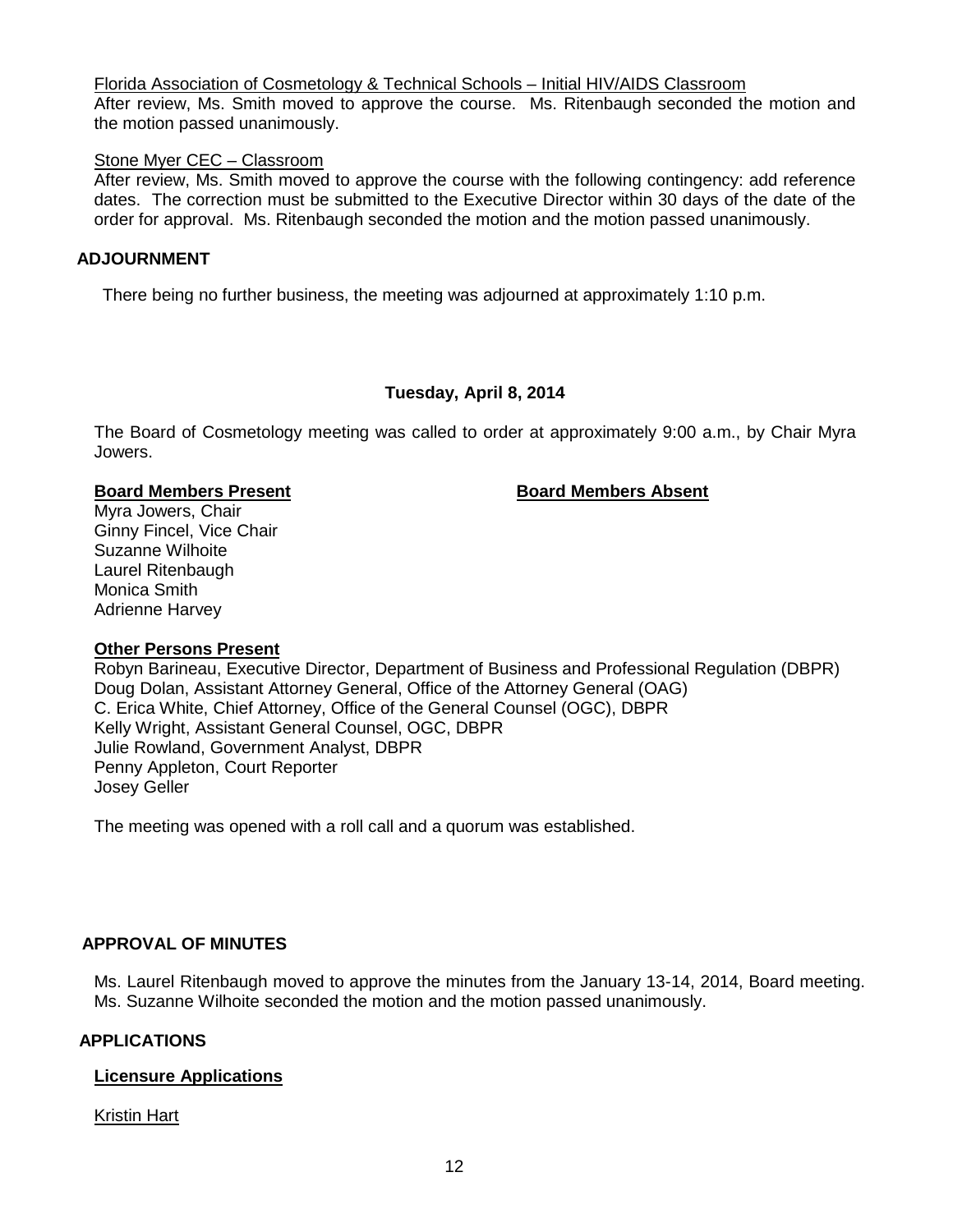Ms. Hart was not present for the meeting. After review, Ms. Monica Smith moved to deny the application based on the noted criminal history. Ms. Ritenbaugh seconded the motion and the motion passed unanimously.

#### Shamica Davis

Ms. Davis was not present for the meeting. After review, Ms. Ritenbaugh moved to approve the application. Vice Chair Ginny Fincel seconded the motion and the motion passed unanimously.

#### Edwin Mendez / Maine

Mr. Mendez was not present for the meeting. After review, Ms. Smith moved to deny the application as the application contains inconsistent documentation and fails to demonstrate that the applicant meets the requirements of Section 477.019, Florida Statutes, and Rules 61G5-18.007 and/or 61G5- 18.001, Florida Administrative Code. Ms. Adrienne Harvey seconded the motion and the motion passed unanimously.

#### Delia Toussaint

Ms. Toussaint was not present for the meeting. After review, Ms. Smith moved to approve the application. Ms. Ritenbaugh seconded the motion and the motion passed unanimously.

#### Jennifer Ammons

Ms. Ammons was not present for the meeting. After review, Ms. Ritenbaugh moved to approve the application. The Board also imposed probation on the license to run concurrent with her criminal probation. Ms. Wilhoite seconded the motion and the motion passed unanimously.

#### Mercedes Forbes

Ms. Forbes was not present for the meeting. After review, Ms. Ritenbaugh moved to deny the application based on the noted criminal history and lack of supporting documentation. Ms. Smith seconded the motion and the motion passed unanimously.

#### Juan A. Pacheco Ortiz / Puerto Rico

Mr. Ortiz was not present for the meeting. After review, Ms. Smith moved to deny the application as the application contains inconsistent documentation and fails to demonstrate that the applicant meets the requirements of Section 477.019, Florida Statutes, and Rules 61G5-18.007 and/or 61G5-18.001, Florida Administrative Code. Ms. Ritenbaugh seconded the motion and the motion passed unanimously.

#### Carolyn King

Ms. King was not present for the meeting. After review, Ms. Ritenbaugh moved to approve the application. The Board also imposed probation on the license to run concurrent with her criminal probation. Ms. Smith seconded the motion and the motion passed unanimously.

#### Josey Geller

Ms. Geller was present for the meeting and was sworn in by Ms. Penny Appleton, Court Reporter. After review, Ms. Ritenbaugh moved to approve the application. The Board also imposed probation on the license to run concurrent with her criminal probation. Ms. Smith seconded the motion and the motion passed unanimously.

#### **OTHER BUSINESS**

#### **Executive Director Report**

#### Financial Report for Period Ending December 30, 2013

Ms. Robyn Barineau, Executive Director, reported that the balance in the Board's operating account as of December 30, 2013, was over \$5.5 million, and the balance in their unlicensed activity account was over \$2.5 million for the same period.